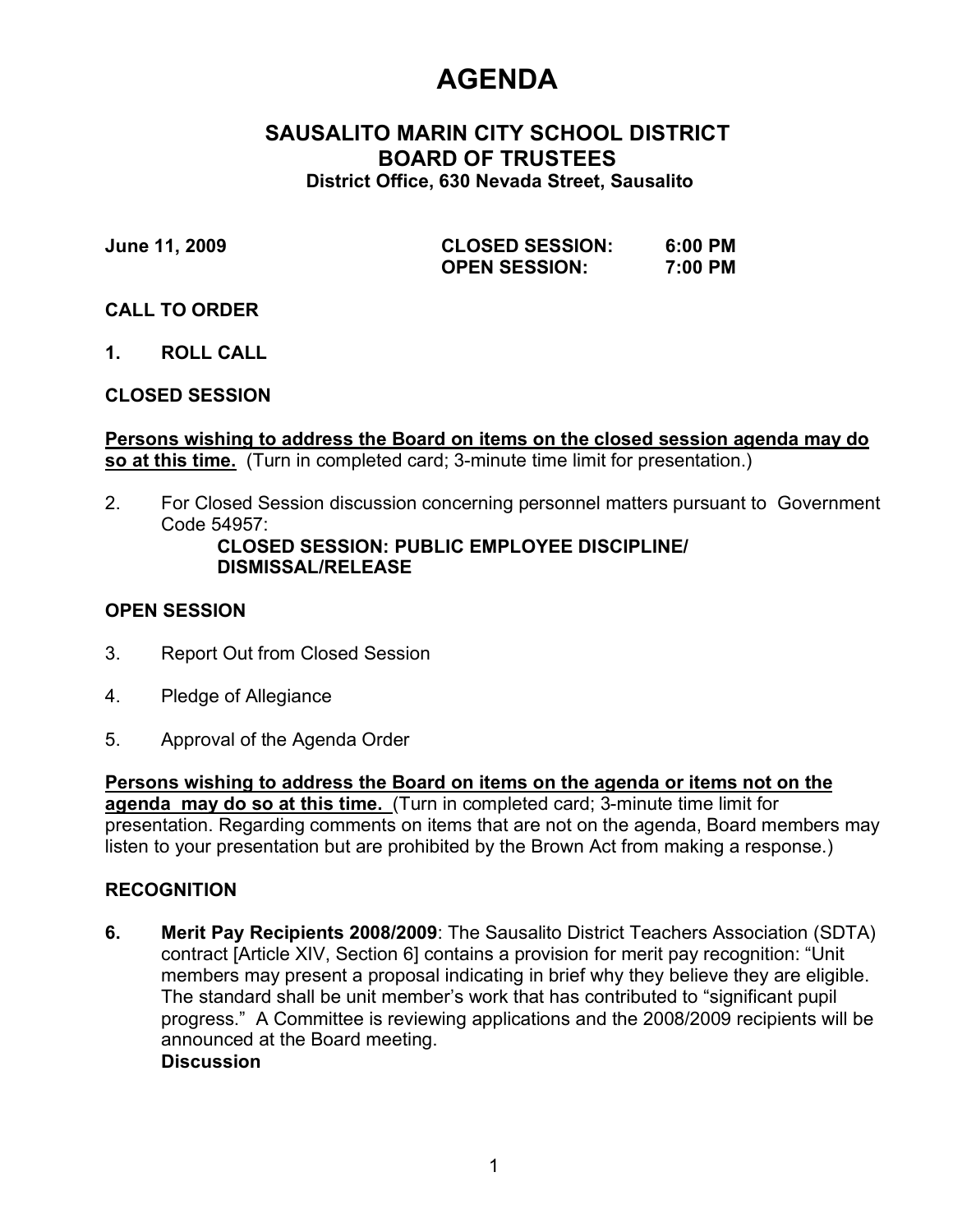**7. Rotary of Sausalito Teacher Mini Scholarships/Grant Recipients**: The Board will recognize:

| <b>Name</b>             | Grade           | <b>School</b>       | <b>Project Name</b>           |
|-------------------------|-----------------|---------------------|-------------------------------|
| <b>Susan Cassidy</b>    | 1 and $2$       | <b>Bayside</b>      | <b>Garden Project</b>         |
| <b>Nathania Jacobs</b>  | 5               | <b>Willow Creek</b> | <b>Field Trips</b>            |
| <b>Kathryn Stratton</b> | $K - 3$         | <b>Bayside</b>      | <b>Intervention</b>           |
| <b>Paula Hammons</b>    | 3 and 4 Looping | <b>Bayside</b>      | <b>Social Studies and</b>     |
|                         |                 |                     | <b>Science Books</b>          |
| Jim Scullion            |                 | <b>Bayside</b>      | <b>Accelerated Reader</b>     |
|                         |                 |                     | <b>Books</b>                  |
| <b>Mary Pat Horn</b>    | 6               | <b>Bayside</b>      | 5th/6th Grade                 |
|                         |                 |                     | <b>Reconstruction Project</b> |
| <b>Jennifer Banks</b>   | Κ               | <b>Bayside</b>      | <b>Leveled and Guided</b>     |
|                         |                 |                     | <b>Reading Books</b>          |

Recipients were recognized by the Rotary of Sausalito for a unique project or classroom need above and beyond the regular classroom program. **Discussion**

## **EDUCATION**

- **8. Principal's Report Bayside Elementary and Martin Luther King, Jr. Academy Discussion/Action**
- **9. School Site Council/PTSA Report Discussion/Action**
- **10. Willow Creek Academy's Report Discussion/Action**
- **11. INFORMATION LITERACY STANDARDS K-12:** Previous Board discussion has focused on the importance of students learning how to correctly use school technology with the expectation that such instruction will carry over to appropriate usage in personal settings. The INFORMATION LITERACY Standards Curriculum provides a framework and benchmarks for the teaching of information literacy skills, including the critical role that computers and technology play in our daily lives. INFORMATION LITERACY describes the ability to effectively access, use, organize, evaluate and create information in order to learn, problem solve, persuade and make decisions. This curriculum will become the foundation of the technology media instruction our students will received. The curriculum will be taught during the students' technology class. **Discussion/Action**
- **12. Sausalito Marin City School District No Child Left Behind (NCLB) Local Education Agency (LEA) Plan July 2009 to June 2010 Discussion/Action**
- **13. Marin Community Foundation Arts Education Demonstration Project**: The Arts Education Demonstration Project Planning Committee has met several times to plan the activities and discipline students will be engaged in over the next five years. The Summer Institute for August 2009 will focus on visual arts. **Discussion/Action**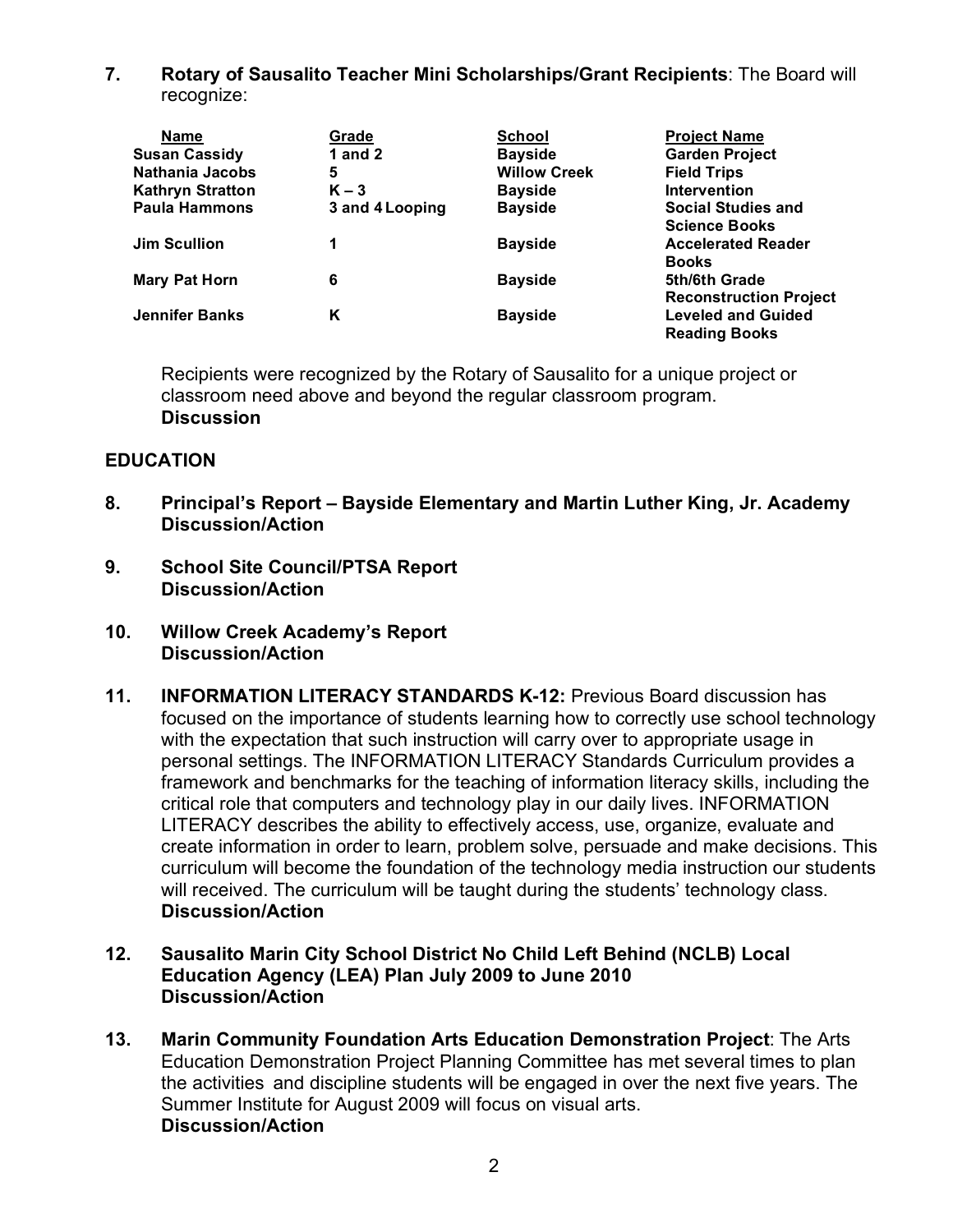**14. Marin Countywide Plan for Expelled Youth**: Marin County school districts have reviewed and provided feedback on the current Marin Countywide Plan for Expelled Youth for its triennial review. The recommended revisions were reviewed by Marin County Office of Education legal counsel, Robert Henry, to insure the plan meets all the requirements of Education Code 48926. The plan is now ready for local adoption by each school district board. The Marin County Office of Education will submit the document to the California Department of Education, as required, by June 30, 2009. **Discussion/Action**

# **CALIFORNIA SCHOOL EMPLOYEES ASSOCIATION (CSEA)**

**15. Ratification of California School Employees Association (CSEA) Agreement for the Term July 1, 2007 – June 30, 2010 with All Changes Reflected through May 2009**: The Board will consider ratification of the California School Employees Association (CSEA) Agreement for the term July 1, 2007 – June 30, 2010 with All Changes Reflected through May 2009 **Discussion/Action** 

# **BUDGET**

- **16. District Preliminary Unrestricted General Fund Budget for the 2009/2010 School Year**: The Board will review and discuss the preliminary unrestricted General Fund Budget for the 2009/2010 school year. **Discussion**
- **17. Willow Creek Academy Monthly Financial Report Discussion**

# **FACILITIES**

- **18. Classroom Allocation for the 2009/2010 School Year:** 
	- Dedicated Art Room
	- Willow Creek Academy **Discussion/Action**

# **BOND**

- **19. Measure I Bond Project Budget Review Discussion**
- **20. Bayside Multipurpose Room Renovation Project Overview Discussion**
- **21. Kpod Project Classroom and Resource Room Paint Separation Update Discussion**
- **22. MLK MS Project Overview Discussion**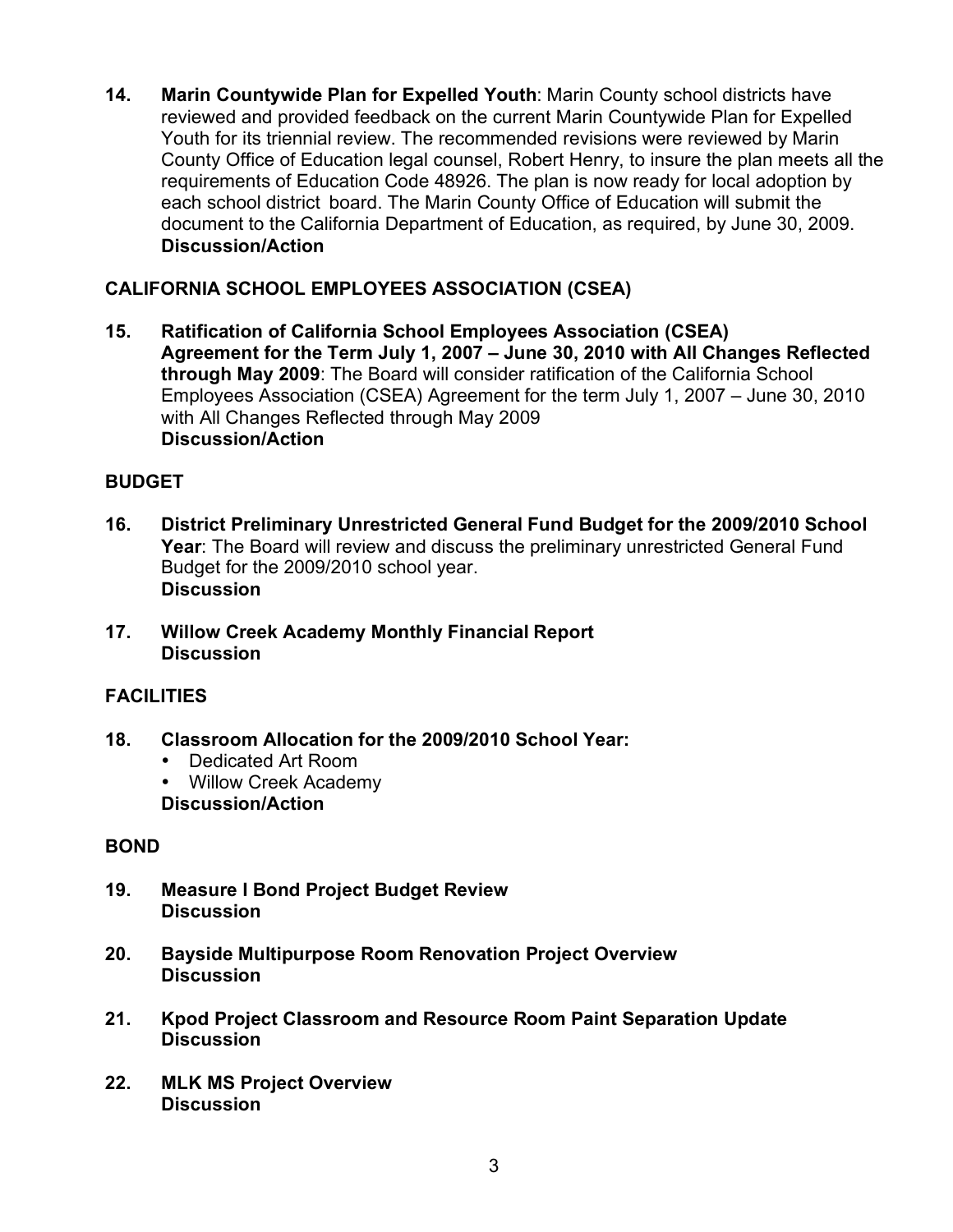# **CONSENT AGENDA**

### 23. Ratification of

- Field Trip: **Destination**: Bolinas Elementary School **Address**: 125 Olema-Bolinas Road, Bolinas **Date**: 06/02/09 **Teacher**: Barni **Grades**: 5-7 **Standards Supported**: Physical Education – teaching double Dutch jump rope to Bolinas elementary PE classes. **Funding**: Wells Fargo or PE Grant **Cost**: est. \$130 mileage
- 24. Accept the resignation of David Barni effective June 2009. Mr. Barni has worked in the District since January 1977.
- 25. Accept the resignation of Employee #6204 effective September 2009

# **ADMINISTRATIVE AND EXTERNAL**

**26. Authorization to Sign on Behalf of the Governing Board – Superintendent, Resolution #599:** The Board authorizes the Superintendent to sign orders and other documents on behalf of the Board of the Sausalito Marin City School District for the period July 1, 2009 – June 30, 2010 subject to further Board action limiting or extending this authority and notification to the County Superintendent and the County Auditor or such action.

**Discussion/Action - Roll Call**

**27. Authorization to Sign on Behalf of the Governing Board – Business Manager, Resolution #600:** The Board authorizes the Business Manager to sign orders and other documents on behalf of the Board of the Sausalito Marin City School District for the period July 1, 2009 – June 30, 2010 subject to further Board action limiting or extending this authority and notification to the County Superintendent and the County Auditor or such action.

### **Discussion/Action - Roll Call**

- **28. Authorization to Sign on Behalf of the Governing Board Assistant to the Business Manager, Resolution #601:** The Board authorizes the Assistant to the Business Manager to sign orders and other documents on behalf of the Board of the Sausalito Marin City School District for the period July 1, 2009 – June 30, 2010 subject to further Board action limiting or extending this authority and notification to the County Superintendent and the County Auditor or such action. **Discussion/Action - Roll Call**
- **29. Authorization to Sign on Behalf of the Governing Board Assistant to the Superintendent, Resolution #602:** The Board authorizes the Assistant to the Superintendent to sign orders and other documents on behalf of the Board of the Sausalito Marin City School District for the period July 1, 2009 – June 30, 2010 subject to further Board action limiting or extending this authority and notification to the County Superintendent and the County Auditor or such action **Discussion/Action - Roll Call**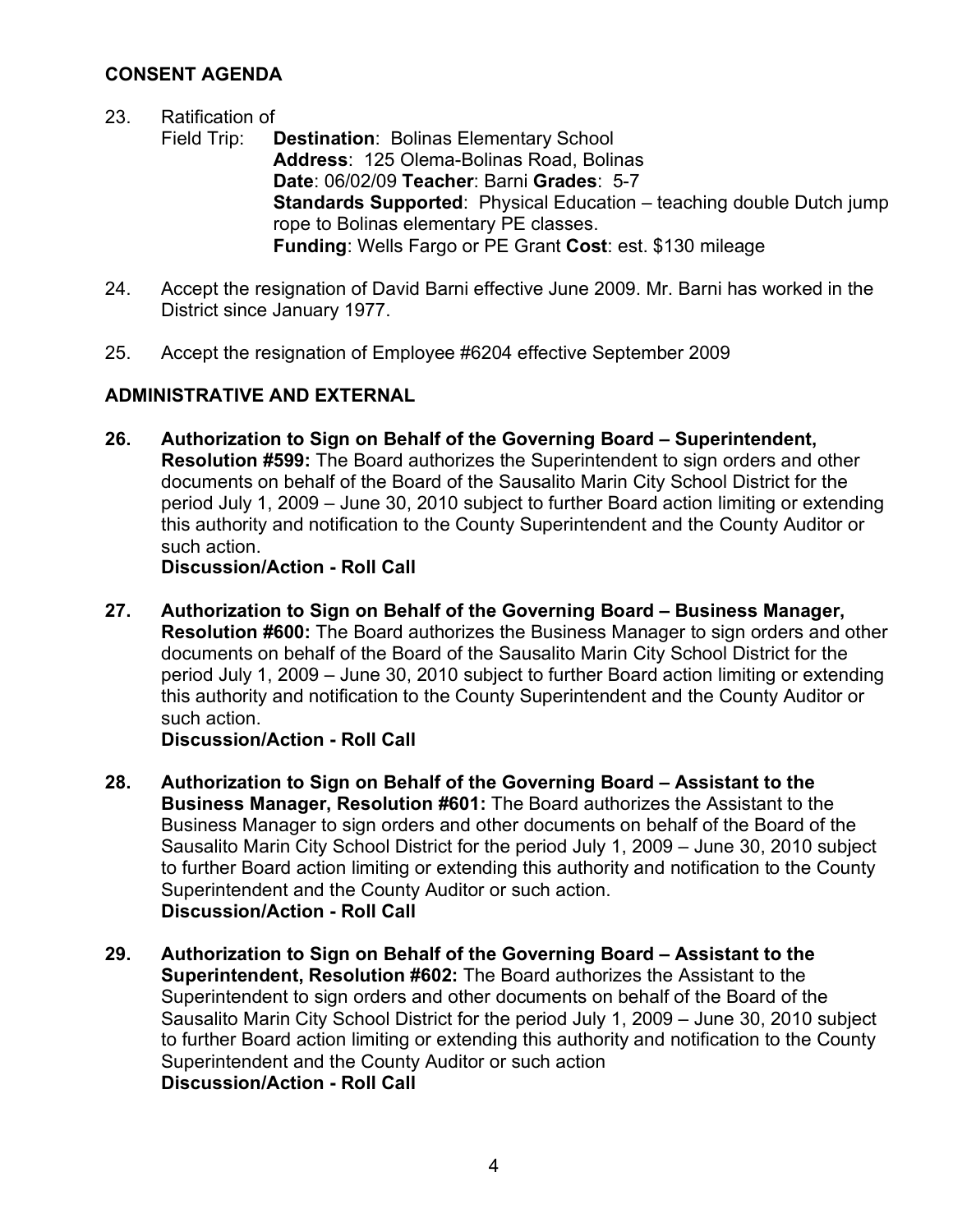- **30. Authorization of Budget Transfers to Permit Payment of Obligations at Close of Year**, **Resolution #603**: Authorizes the Business Manager to identify, prepare and enter a budget transfer for unanticipated year end expenditures. **Discussion/Action - Roll Call**
- **31. District Logo:** The District schools are invited to participate in community activities. To be recognized within the community, staff would like to order banners that would indicate the names of all schools in the District. Currently, the District logo does not aid in the identification of who we are. Staff requests Board discussion about a new District logo.

**Discussion/Action** 





- **32. President's Report Discussion/Action**
- **33. Board Reports**: Members of the School Board will report on activities and information they wish to share. The Board may request that items be agendized and researched for presentation at future meetings.
- **34. Superintendent's Report Discussion/Action**

*REMINDER: The last Board meeting of the 2008/2009 school year is scheduled on Tuesday, June 23, 2009.* 

### **ADJOURNMENT**

**Backup materials for items on this agenda are available for review in the Superintendent's Office**

**Americans with Disabilities: The Sausalito Marin City School District adheres to the Americans with Disabilities Act. Should you require special accommodations, or more information about accessibility, please contact the District Office at 415-332-3190. All efforts will be made for reasonable accommodations**